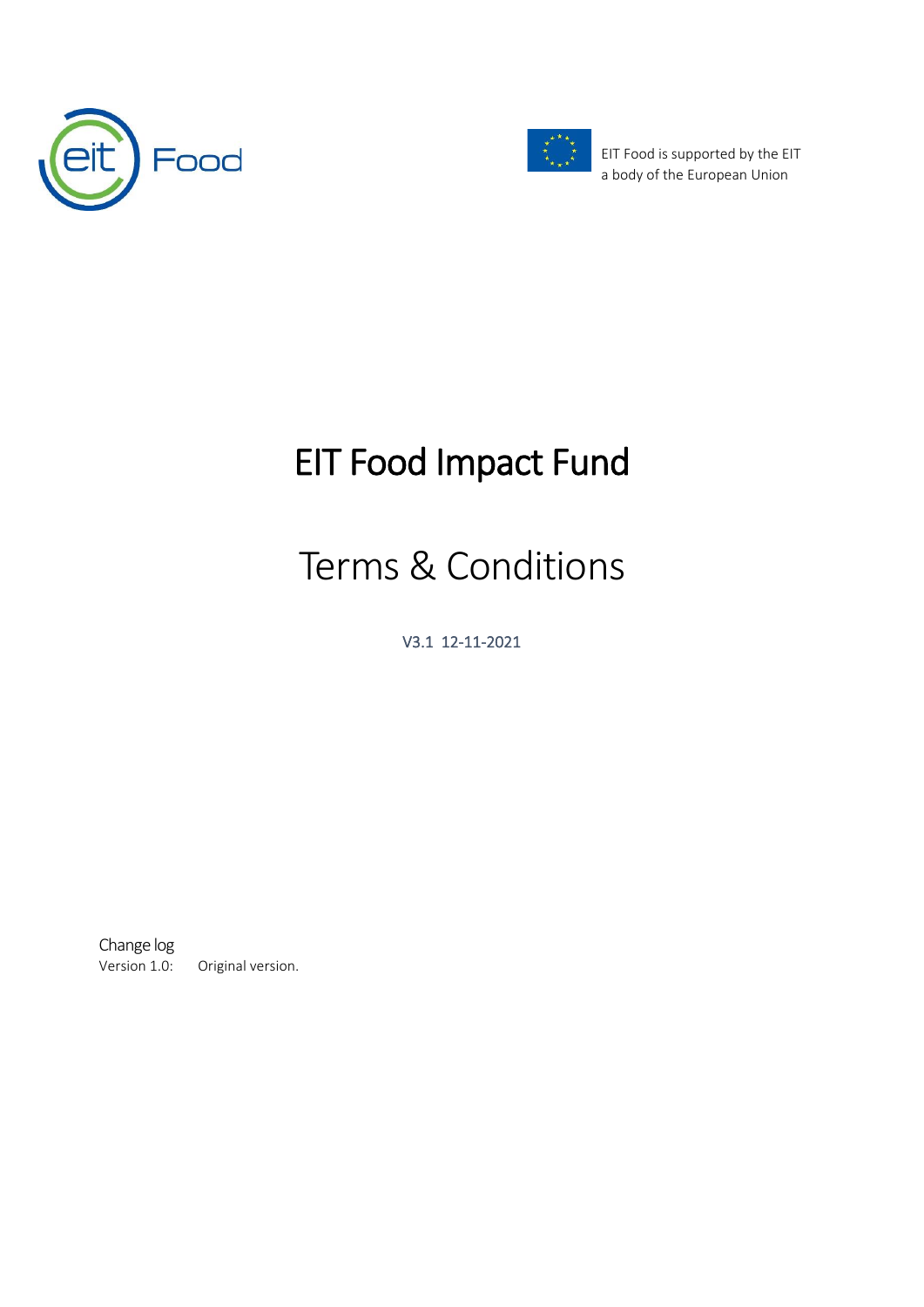# <span id="page-1-0"></span>EXECUTIVE SUMMARY

### 1. Why EIT Food Impact Fund?

EIT Food Impact Fund will contribute with funding directly to beneficiaries of the EIT Food's programs and facilitate access to investors(e.g Food Sparks) via the EIT Food investors community and the Venture Summit. EIT Food supports in the access to funding since we believe is a key issue to support early-stage start-ups and accelerate their development.

#### 2. Funding scheme

Under the EIT Food Impact Fund, *Access to Finance (A2F)* can provide funding up to €300,000 per venture to implement highly innovative-associated projects (see our Tems & Conditions). In addition to the investment scheme, A2F offers to those selected candidates' access to the EIT Food Investors community and fast-track 1:1 investor meetings, coaching and scale-up support.

#### 3. Addressed to: target group

- A) Potential applicants who wish to apply for EIT Food funding,
- B) EIT Food Contact points (Representatives of any of the EIT Food's Flagship programs, RIS, CLCs... giving support to potential candidates (startups) to become part of the EIT FOOD's companies' portfolio.
- C) Our Investor community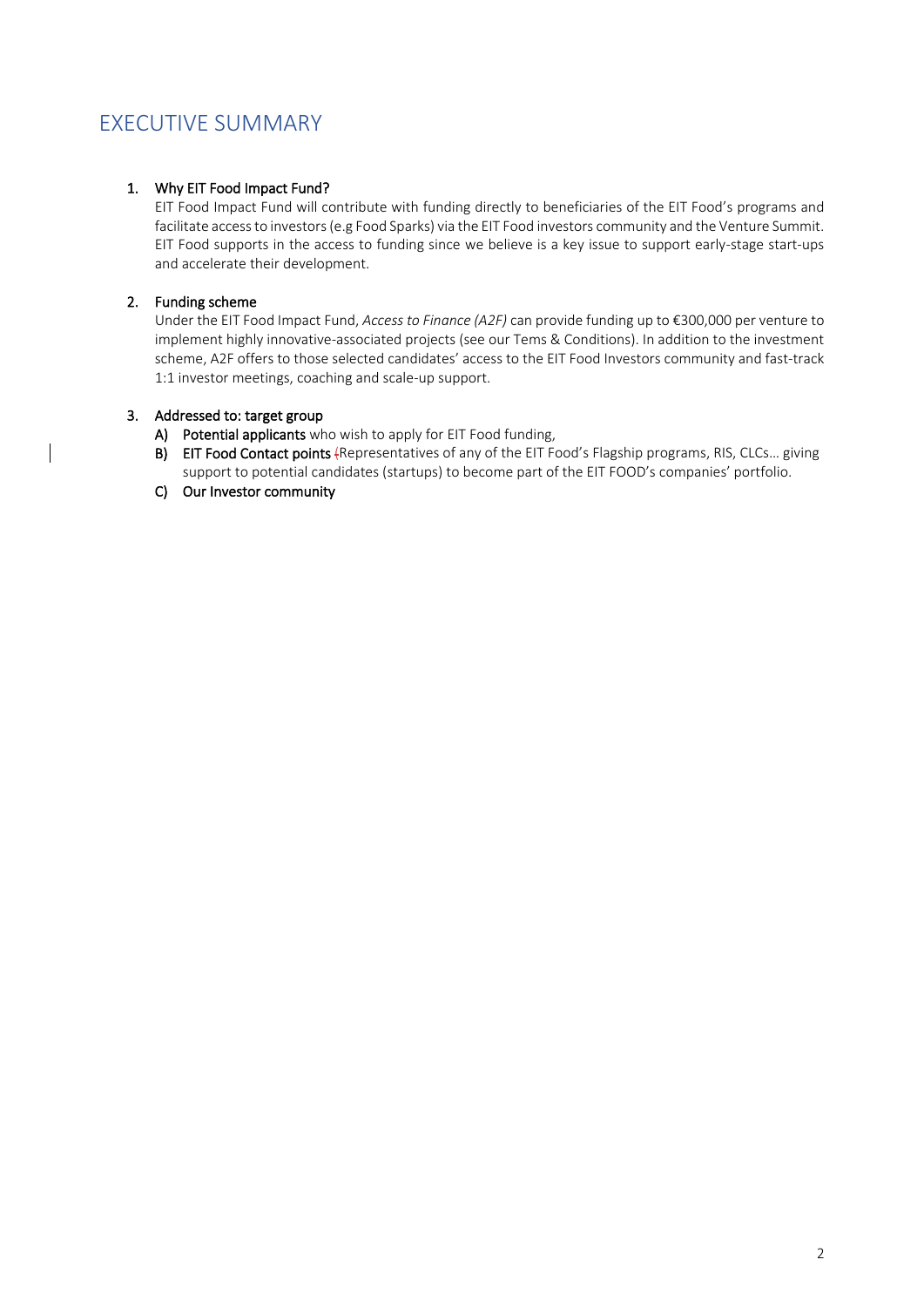# Contents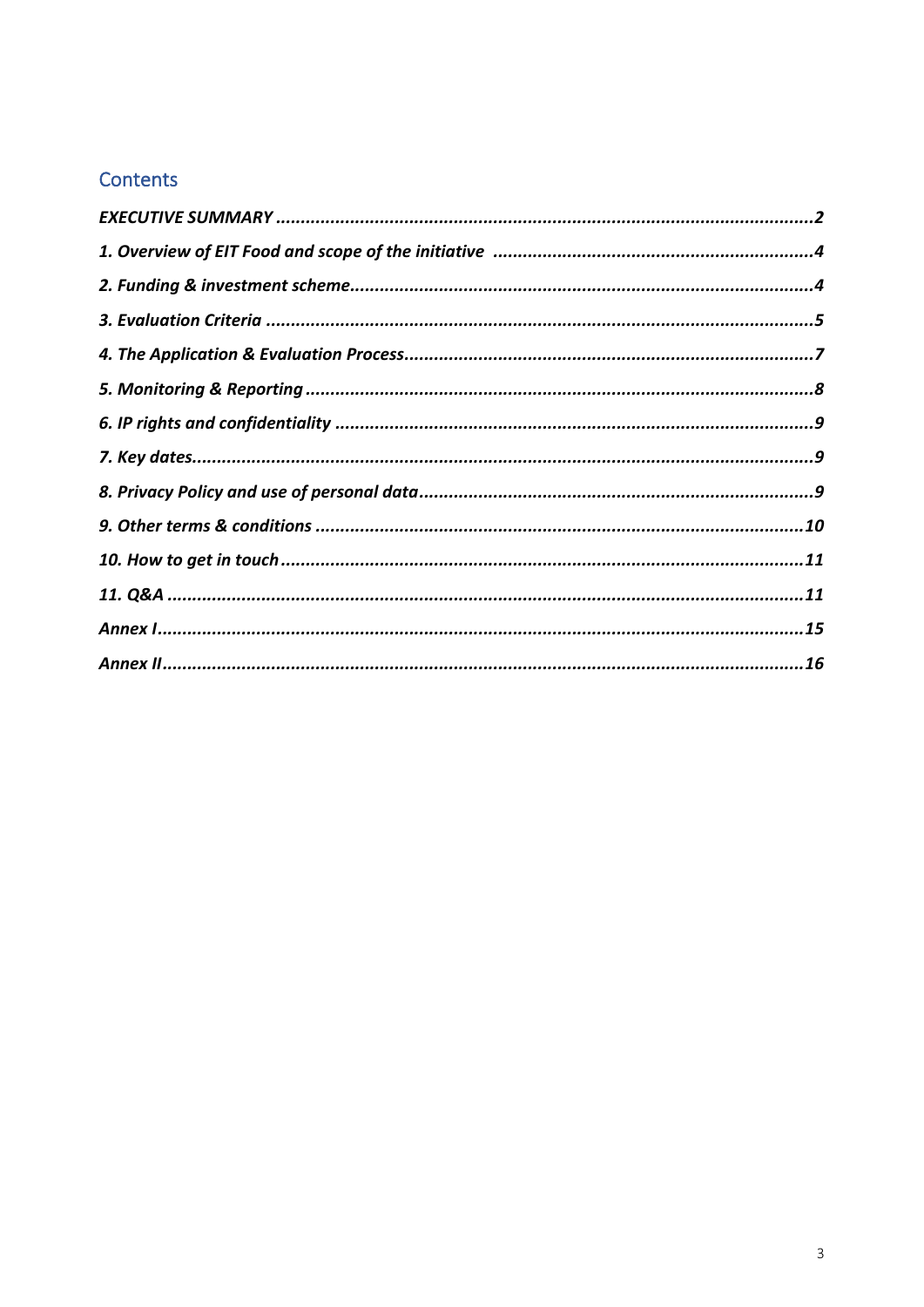# <span id="page-3-0"></span>1. Overview of EIT Food and scope of the initiative

EIT Food is a pan-European partnership and leading innovation ecosystem designed to empower innovators and entrepreneurs to develop world-class solutions to food challenges, accelerate innovation, create jobs and increase Europe's competitiveness. As one of the largest food-related initiatives worldwide, EIT Food wants Europe to lead a global revolution in food innovation and production, improve nutrition and making food systems more resourceefficient, secure, transparent, and trusted. Startups with high impact and growth potential are key to the success of this mission.

EIT Food Impact Fund builds on the experience of the EIT Food Bridge Fund (part of EIT's Crisis Response Initiative) that supported startups highly affected by the Covid-19 situation. The aim of the EIT Food Impact Fund is to continue providing financial and company support to high impact and high growth potential startups and scaleups, to help them realize their economic and societal impact objectives.

Funding provided by the EIT Food Impact Fund is deemed public funding, provided under the [Horizon Europe](https://ec.europa.eu/info/horizon-europe_en) (HE) framework. This means that the HE guidelines must be respected regarding the activities that can be funded, eligibility of costs made with the funding provided, and reporting requirements. This Terms & Conditions document will further detail those requirements.

### 1.1 What kind of support can the EIT Food Impact Fund offer?

The EIT Food Impact Fund can provide funding from €100,000 to €300,000 per venture to implement innovation activities that contribute to the development and commercialization of new technologies, products and services (see also paragraph 1.2 and 2.2). Together with the financial support, the EIT Food Impact Fund offers additional services to support founders in their innovation activities and the growth of their venture.

### 1.2 How can the funding be used?

When applying for funding from the EIT Food Impact Fund, an investment proposal will be submitted. This proposal will be reviewed (see also Evaluation Criteria) for its potential, feasibility, and adherence to the Horizon Europe guidelines. An investment proposal will contain the milestones, activities, planning and budget of the activities to be carried out with the funding. Those activities will include:

- a. R&D and product development activities required for the success of the venture's solution in the market (e.g. by organizing facilities, hiring key R&D personnel, or leasing equipment);
- b. Commercialization activities critical to the success of the venture's solution in the market, by executing pilot projects, performing market research, engaging with potential customer – as long as the commercialization activities are directly linked to the proposed innovation;
- c. Fundraising activities critical to the success of long-term value creation by the venture, e.g. by further developing business plan material, involving specific consultancy expertise.

# <span id="page-3-1"></span>2. Funding & investment scheme

### 2.1 The scheme

The EIT Food Impact Fund can provide financial support up to €300,000 per venture. This investment is made available first through a "Subgrant Agreement"<sup>1</sup> outlining the conditions of the financial support provided. The Subgrant Agreement ensures compliance of the funding to EU guidelines under the HorizonEurope programme.

<sup>&</sup>lt;sup>1</sup> If a sub-granting agreement is not possible, e.g. for linked third parties, including RisingFoodStars members, another structure will be applied. These parties can follow the same application process as other applicants.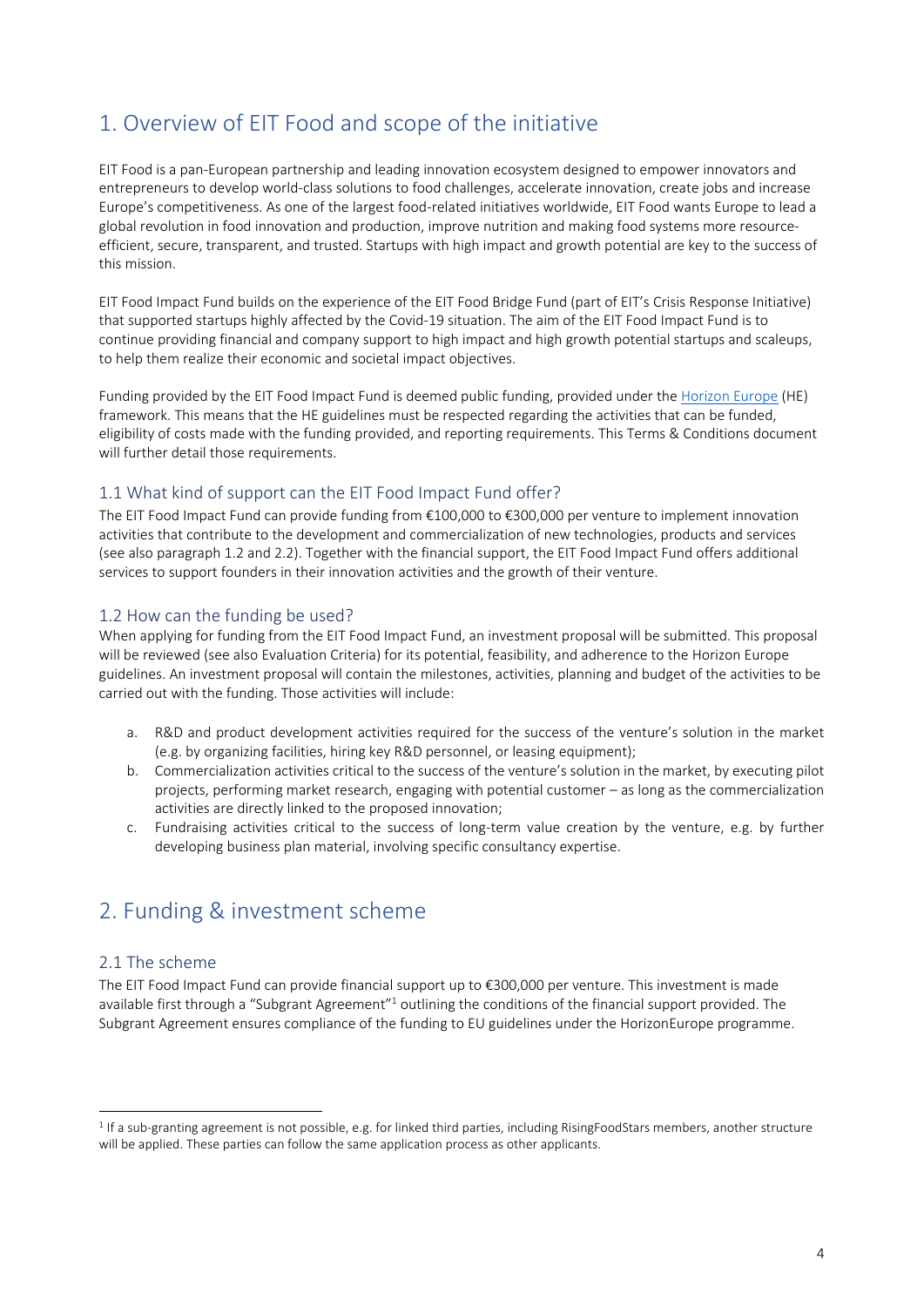The investment mechanism will be selected and discussed on a case-by-case basis depending on the nature of the venture. Typically, EIT Food will either apply the SAFE instrument, or co-invest along other (lead) investor in an ongoing equity investment round. The structure of the investment will be detailed during phase 2 of the process.

In case a SAFE (simple agreement for future equity) is applied, the term sheet will outline and further detail the terms, as summarized below:

- SAFE Amount: the value of the SAFE will be the same as the total value of all expenses proposed in the project plan (for which the funding is requested) and agreed upon by EIT Food;
- Conversion: automatic upon a qualified equity financing round or liquidity event;
- Repayment: repayment of the SAFE Amount upon a dissolution of the venture;
- Discount Rate: the SAFE Amount will convert into shares with a discount of 10% on the price per share of the investment round or liquidity event;
- Valuation Cap: the valuation cap will be the maximum valuation used to determine the price-per-share for the conversion of the SAFE Amount into shares;
- Board Observer: EIT Food is entitled to appoint one (1) observer (at no cost for the Company), who will be invited to attend all the meetings of the managing body of the Company. This will be decided in a case-bycase basis.

In case EIT Food co-invests in an equity investment round, the terms as agreed by the lead investor(s) of that round will be followed by EIT Food.

The funding will be made available in one or two tranches (this will be decided case-by-case based on the amount of the funding and the proposal), which may or may not be equal tranches, based on clear deliverables and accompanying budget estimation that are proposed. Each tranche will be transferred up-front, as pre-financing. Progress will be monitored periodically and reported (see article 5 "Reporting").

## 2.2 Eligible Costs

The funding can exclusively be spent on costs that:

- Are correctly spent in line with the Project Proposal (see article 1.2) as it was approved by EIT Food and included in the Subgrant Agreement;
- Are spent within the Funding Period (which is by default the period between the date the Subgrant Agreement is signed, and 31 December 2022) and under the HorizonEurope criteria;
- Identifiable and verifiable during final reporting and upon audit by EIT;
- That comply with the applicable national law on taxes, labour and social security;
- That are reasonable, justified and must comply with the principle of sound financial management, in particular regarding economy and efficiency.

# <span id="page-4-0"></span>3. Evaluation Criteria

## 3.1 Eligibility Criteria

To be considered eligible for funding from the EIT Food Impact Fund:

- The applicant must be a registered legal entity;
- Have been selected or graduated in any of the EIT Food's three segments (Launch, Accelerate or Scale) in the last 2 years prior the submission of the funding/investment proposal.
- The legal entity must be based in a Member State of the European Union (EU) or EIT Food [associated](http://ec.europa.eu/research/participants/data/ref/h2020/grants_manual/hi/3cpart/h2020-hi-list-ac_en.pdf)  [countries](http://ec.europa.eu/research/participants/data/ref/h2020/grants_manual/hi/3cpart/h2020-hi-list-ac_en.pdf) to Horizon Europe<sup>2</sup> by the time the application and its eligibility are being analysed;
- The applicant must be a Small Enterprise as defined under th[e EU recommendation 2003/361;](https://ec.europa.eu/growth/smes/business-friendly-environment/sme-definition_en)
- Application must be submitted in English;

 $2$  Please see the Horizon Europe Programme Guide for up-to-date information on the current list of and the position for Associated Countries.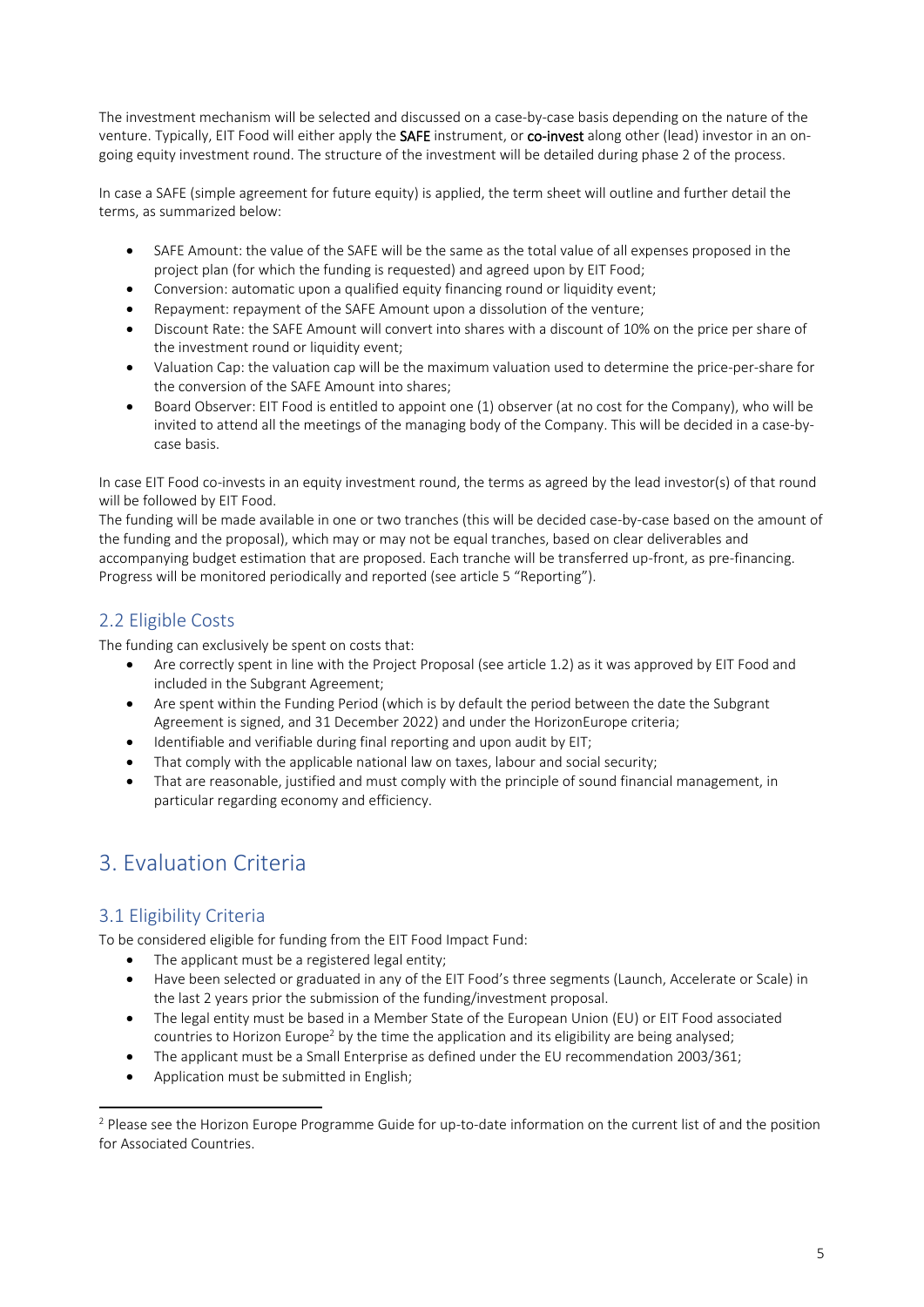- The applicant through its venture must address one of the six focus areas of EIT Food, linked with EIT Food's Strategic Objectives and listed in Annex I;
- The applicant must be in the process of preparing for- or closing an investment round with external investors (i.e. not EIT Food) of €200,000 at minimum within a clearly defined timeframe;
- None of the Exclusion Criteria must apply to the applicant, as outlined in article 3.2;
- The applicant must accept the EIT Food Impact Fund's Terms & Conditions.

## 3.2 Exclusion Criteria

Applicants will be excluded if they:

- are subject to an administrative sanction (i.e. exclusion);
- are in one of the following situations:
	- o bankrupt, being wound up, having their affairs administered by the courts, entered an arrangement with creditors, suspended business activities or subject to any other similar proceedings or procedures under national law (including persons with unlimited liability for the participant's debts)
	- o declared in breach of social security or tax obligations by a final judgment or decision (including persons with unlimited liability for the participant's debts)
	- o found guilty of grave professional misconduct by a final judgment or decision (including persons having powers of representation, decision-making or control)
	- o convicted of fraud, corruption, involvement in a criminal organisation, money laundering, terrorismrelated crimes (including terrorism financing), child labour or human trafficking (including persons having powers of representation, decision-making or control)
	- o shown significant deficiencies in complying with main obligations under a procurement contract, grant agreement or grant decision financed by the EU or Euratom budget (including persons having powers of representation, decision-making or control)
	- o found guilty of irregularities within the meaning of Article 1(2) of Regulation No 2988/95 (including persons having powers of representation, decision-making or control)
- have misrepresented information required for participating in the EIT Food funding scheme or fail to submit such information;
- were involved in the preparation of the any documentation regarding this call or are involved in the evaluation process of this call and this entails a distortion of competition.
- Represents a conflict of interest with any of the current EIT Food portfolio companies.
- Purely commercial (e.g. such as import/export, distributors, resellers…) or consulting services companies without novel technology, products or IP, and one-person ventures are excluded.
- Ventures owned by EIT Food employees or members of EIT Food government bodies; and ventures in which EIT Food employees or members of EIT Food government bodies have an interest, are also excluded. EIT Food includes all CLCs of EIT Food and all governing bodies.

### 3.3 Investment Criteria

Only if eligible, applicants looking for early-stage funding (up to Serie A) will be evaluated based on the Investment criteria. These criteria will be applied according to company's maturity and phase (Launch, Accelerate, Scale). Selection will be based on the answers given in the online application, accompanying pitch deck, and subsequent documentation required as outline in Annex II. Evaluation process is further detail in the next Article (4. Application and Evaluation Process).

#### **Investment Criteria for Access to Finance**

Impact: The impact criterium includes the propensity of the team to strive for positive impact with the Agri & Food Industry, the extent to which this is/can be operationalized and the plan and size of the impact opportunity. (Weight: 1/10).

Solution (product or service): EIT Food will evaluate the presented innovation, added value, novelty and where it lies exactly, in comparison to the competing solutions. This section also will also score the strategy for knowledge management and protection. (Weight: 1,50/10).

Go-to-market strategy: GtM assesses the commercialization potential of the venture. This includes customer problem and opportunity and overall market potential, proposed business model, revenue model and current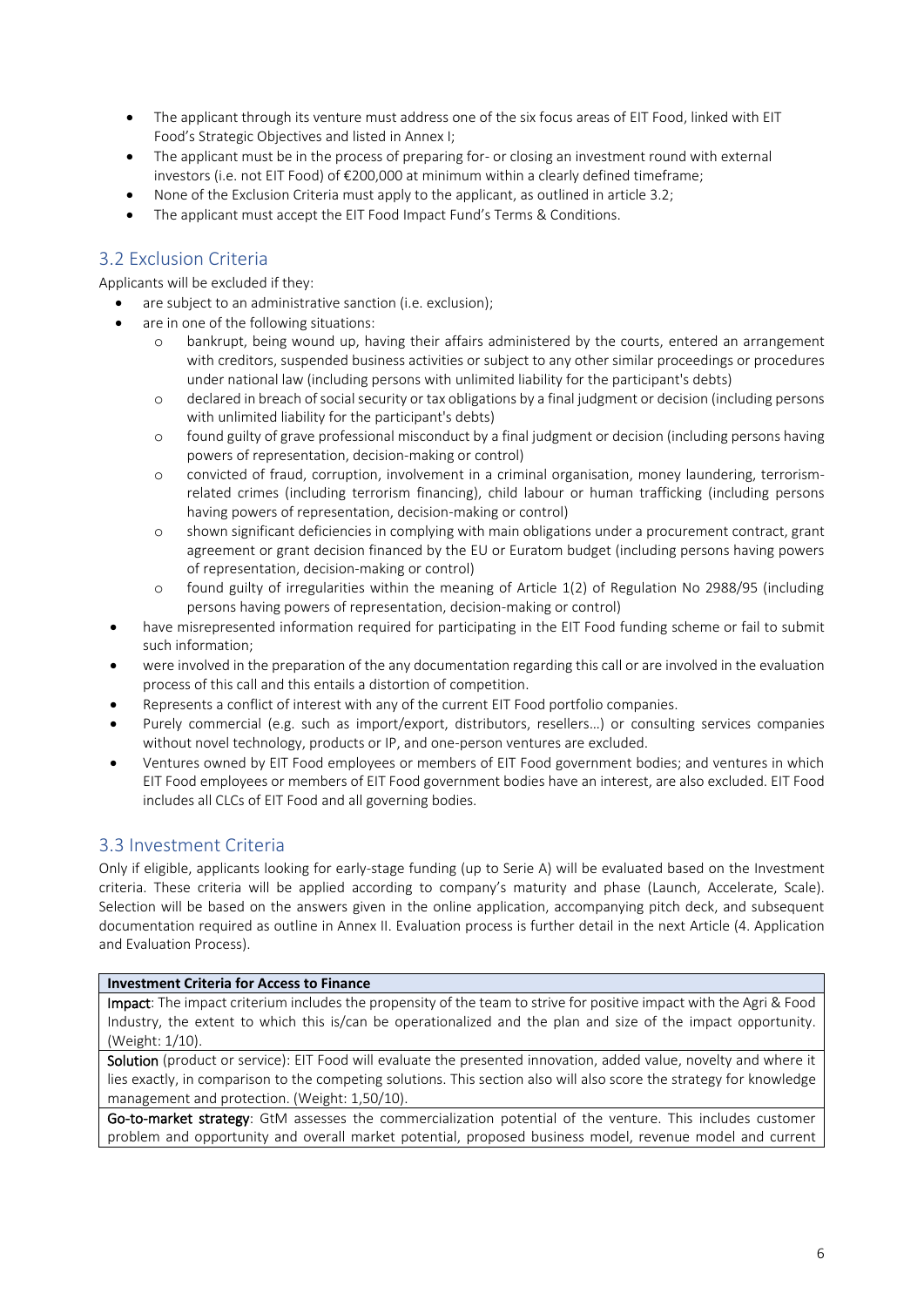momentum of market validation and/or traction. Further: regulatory and other barriers are assessed. (Weight:  $2,50/10$ 

Team: The fit between the team and the proposition is assessed, as well as the team's overall leadership profile and structure, execution power and competitive advantage. (Weight: 3/10).

Finance & Fundraise: Under F&F the financial strength of the proposition is assessed based on presented financial statements, unit economics of the business, and estimated funding to reach the next milestones. Further, fundraise potential is assessed based on current governance, strategy and status. The overall potential to generate returns is also assessed. (Weight: 2/10).

# <span id="page-6-0"></span>4. The Application & Evaluation Process

Eligible startups with an innovation project associated can be submitted their application online on the F6S platform via the *Impact Fund application Form*. The process is the same for all applicants (including those from SeedBed, EIT FAN and RisingFoodStars or any other EIT Food associated program, including RIS). The structure of evaluation and the information required during the process is presented in the image below:



Throughout the screening and due diligence (Phase 1 and 2), selected candidates will be presented to the Advisory Committee, which will cast the final decision on the venture that are awarded the funding. Further details about the procedure for each phase can be found below.

## Phase 1: Eligibility & Screening

The online application formular will be completed online on salesforce platform. Questions appear in Annex II. The online application includes the possibility to submit a company pitch deck. Based on the input on the application form and the pitch deck the applications are screened on the eligibility criteria. Applications that are found noneligible will be informed of their ineligibility after that screening. Subsequently, all eligible applications will be subject to a second screening based on their performance on the investment criteria. To this end, eligible applicants will be requested to provide summarized financial statements to EIT Food. EIT Food and the Advisory Committee will decide after this screening which applications will be rejected, and which will be continued into phase 2. The pitch deck should include at minimum a clear description of: customer problem, your solution, customer/market segment, (quantified) value proposition, USPs/benchmarking of your solution, IP status, opportunity, competitors (watch list), business model including revenue model and unit economics, roadmap including milestone planning.

Duration Phase 1: 2 weeks approx.

### Phase 2: Due Diligence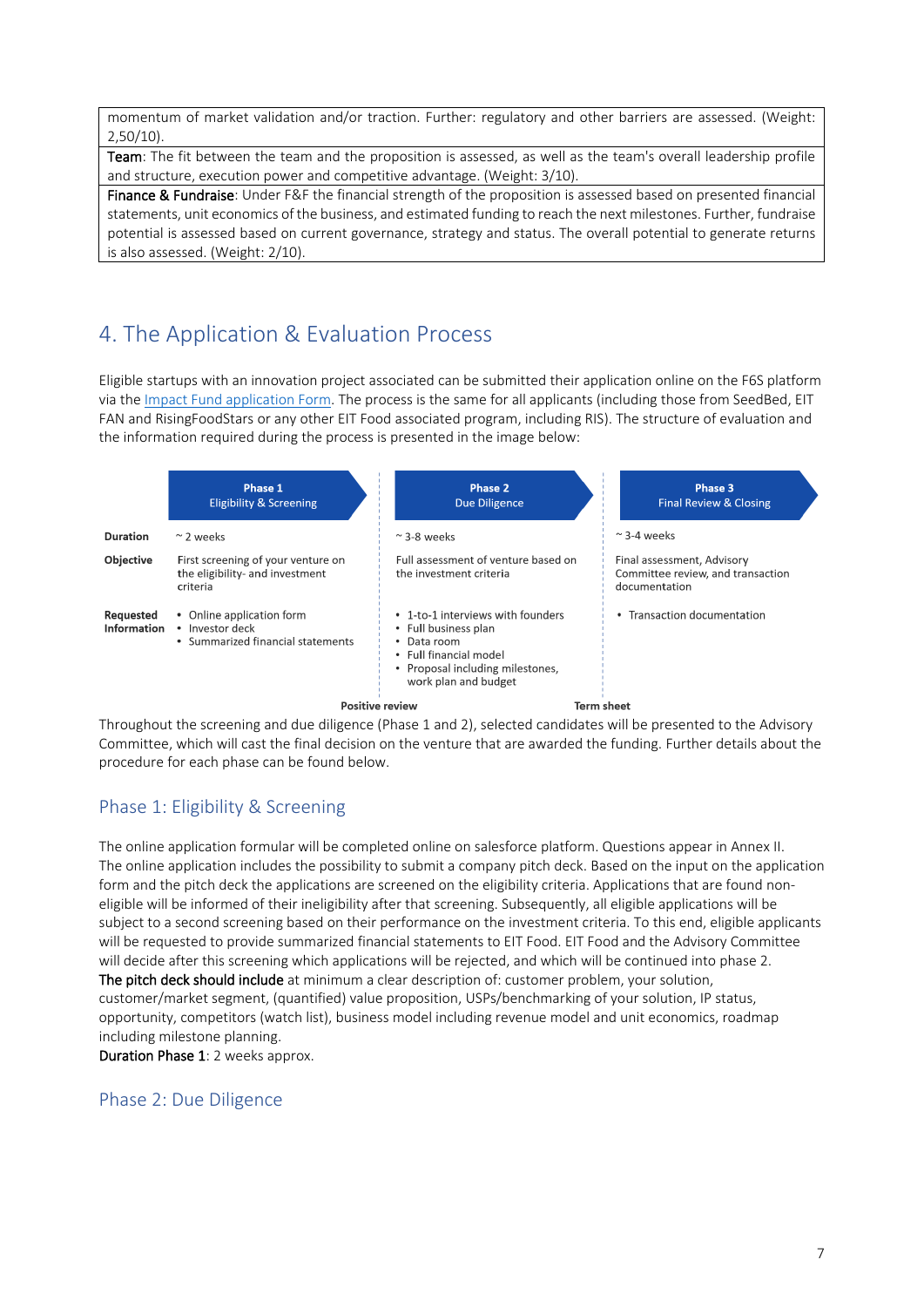Applications selected for phase 2 are further assessed on their performance on the investment criteria. To that end, additional information on the venture is requested and reviewed (as listed in the image above). During this phase also one or more interviews with the founders of the venture are held, as well as optional external due diligence interviews with (potential) customers and partners. The applicant's Proposal is discussed (to verify added value, feasibility, and eligibility to HorizonEurope guidelines for spending the budget). The financial model should include a Profit & Loss statement, cashflow and balance sheet. These statements should cover the previous 2 years, current year and forecast for at minimum the following 3 years.

Information will be requested via email and will be treated confidentially as stated in our confidentiality policy.

During this phase, EIT Food will be in close communication with applicants to review their documentation and discuss questions.

If phase 2 is concluded positively, a term sheet will be signed between EIT Food and the applicant. Thereby EIT Food and the venture agree on the terms of the investment, and EIT Food. Last (due diligence) checks will be carried out in phase 3.

Duration Phase 2: 3-4 weeks approx.

### Phase 3: Final Review & Closing

If EIT Food decides to pursue the funding further, after positive outcome of phase 2, it will develop a memo for the Advisory Committee. In this memo, EIT Food will provide an overview of the venture, outcomes of the due diligence, the applicant's proposal, and the funding EIT Food plans to award the venture. During this phase, final items of due diligence can still be performed, e.g. review of legal documentation provided in the venture's data room. EIT Food will present its memo to the Advisory Committee, who will review the memo, discuss it and formulate a formal advice to the Management Board of EIT Food. The Management Board will make the final decision on granting the funding to the applicant. The Advisory Committee is composed of EIT Food staff as well as multiple external members.

During phase 3, EIT Food and the venture together will work together on finalizing the project plan and subsequently the amount of funding award, and the size of the tranches. EIT Food and the venture will also work together in completing the documentation necessary for completing the transaction, such as the Subgrant Agreement and the investment documentation. After a positive decision by the EIT Food Management Board, EIT Food and the venture will sign the final transaction documents, and the funding will be transferred to the venture. Note: at no point prior to a final and positive decision made by the EIT Food Management Board does EIT Food hold a commitment to provide funding to the applicant.

# <span id="page-7-0"></span>5. Monitoring & Reporting

After investment, a clear monitoring & reporting process is followed for EIT Food to:

- monitor progress and identify areas where it can best support portfolio companies
- meet its own reporting obligations towards  $EIT a$  body of the European Union
- support portfolio companies in making sure funding is spent according to the cost eligibility guidelines. These guidelines will be shared during the evaluation process.

The monitoring & reporting process is summarized as follows: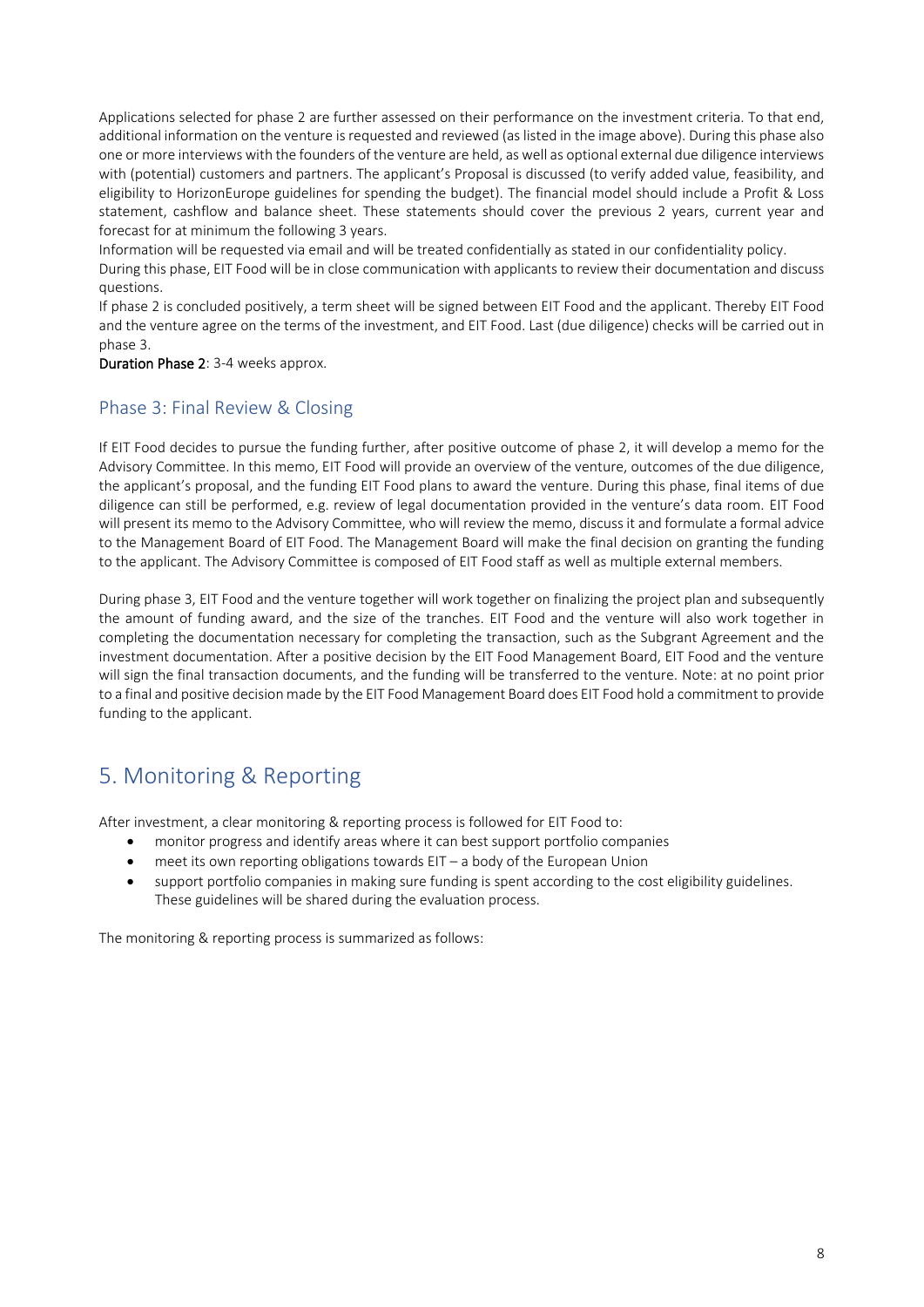

Full guidelines will be shared with the selected applicants, and they will be supported by EIT Food to make the reporting process as frictionless as possible.

# <span id="page-8-0"></span>6. IP rights and confidentiality

The applications submitted to EIT Food for the EIT Food Impact Fund are handled confidentially. Information submitted will be viewed on a "need to know basis" by a limited group of people within EIT Food. Submitted information will only be used for review purposes, and those reviewing the submitted information have confidentiality agreements in place with EIT Food.

Applicants retain full and exclusive ownership of their intellectual property rights, during and after the Funding Period.

# <span id="page-8-1"></span>7. Key dates

| <b>Activity</b>                                                                                                                       | Date*            | <b>Comment</b>                                                                                              |
|---------------------------------------------------------------------------------------------------------------------------------------|------------------|-------------------------------------------------------------------------------------------------------------|
| Open application process                                                                                                              | Q2 2021- Q2 2022 | Impact Fund Application Form.                                                                               |
| Screening of applications (phase 1)<br>Due diligence of applications (phase 2)<br>Final Review and Outcome notifications<br>(phase 3) | Over the year    | Timeframe dependent on number of eligible<br>applications                                                   |
| Transfer of funding                                                                                                                   | Over the year    | Outcome notifications for different selected<br>applications will be made as they happen<br>(consecutively) |
| <b>Funding Period ends</b>                                                                                                            | May 2022         | Expenditure                                                                                                 |
| Reporting and admin                                                                                                                   | Q1 2023          | Exact final reporting date yet to be set                                                                    |

\*Dates may change, but EIT Food will report them appropriately.

# <span id="page-8-2"></span>8. Privacy Policy and use of personal data

#### Processing of personal data by EIT Food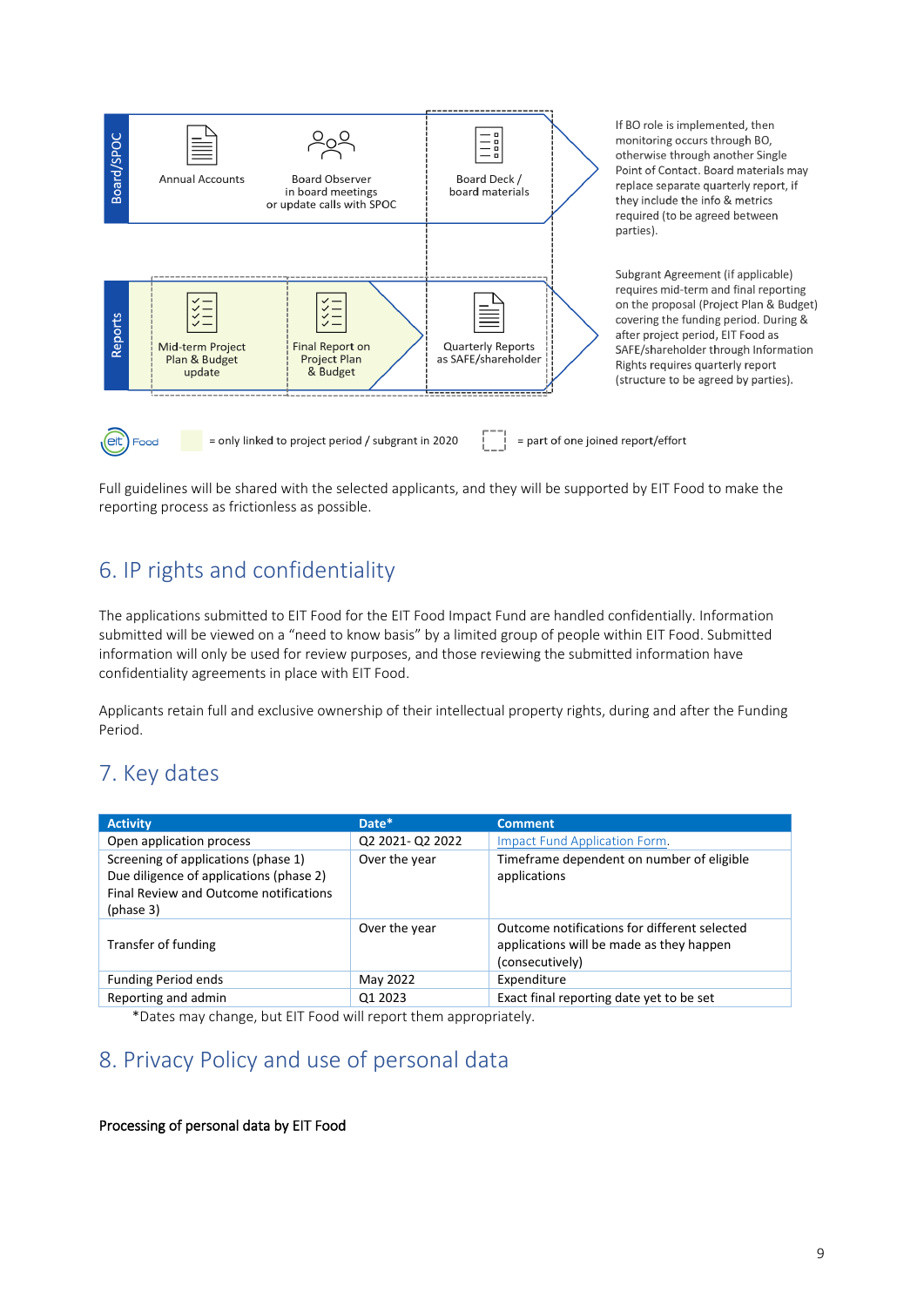Any personal data will be processed by EIT Food in accordance with the EIT Food privacy policy notice(s): <https://www.eitfood.eu/pages/privacy-policy>

#### Processing of personal data by the participants

The participants must process personal data in compliance with applicable EU and national law on data protection (including authorisations or notification requirements, if any), see the GDPR recommendations.

# <span id="page-9-0"></span>9. Other terms & conditions

### 9.1 Publicity – Visibility of the EU Funding

#### Publicity by the participants

The companies selected must support the promotion of EIT Food, by providing targeted information in a strategic and effective manner.

Unless EIT Food requests or agrees otherwise or unless it is impossible, selected applicants must:

- display the EIT Food logo with the EU emblem. When displayed together with another logo, the EIT Food logo and EU emblem must have appropriate prominence;
- include the following text: "EIT Food is supported by the EIT, a body of the European Union" on their web page.

For the purposes of their obligations, the selected companies may use the EIT Food logo and the EU emblem without first obtaining approval from EIT Food. This does not, however, give it the right to exclusive use. Moreover, they may not appropriate the EU emblem or any similar trademark or logo, either by registration or by any other means.

#### Publicity by EIT Food

EIT Food may publish the name of the funded companies, their origin, and its nature and purpose — unless they have requested to waive this publication (because disclosure risks threatening its security and safety or harm its commercial interest).

### 9.2 Security

The activities carried out with the funding must be carried out in compliance with Commission Decision 2015/444, i.e. security-sensitive information must be EU-classified, if its unauthorised disclosure could adversely impact the interests of the EU or of one (or more) of its Member States. Applications that are too security-sensitive cannot be admitted to the programme.

### 9.3 Conflict of Interest

The applicants must take all measures to prevent any situation where the impartial and objective award of the grant is compromised for reasons involving economic interest, political or national affinity, family or emotional ties or any other shared interest ('conflict of interest').

They must inform EIT Food without delay of any situation constituting or likely to lead to a conflict of interests and immediately take all the necessary steps to rectify this situation.

EIT Food may verify that the measures taken are appropriate and may require additional measures to be taken by a specified deadline.

### 9.4 Liability for damages

EIT Food cannot be held liable for any damage caused to the participants or to third parties as a consequence of the grant, including for gross negligence on the part of the beneficiary.

EIT Food cannot be held liable for any damage caused by any of the participants in the context of the grant.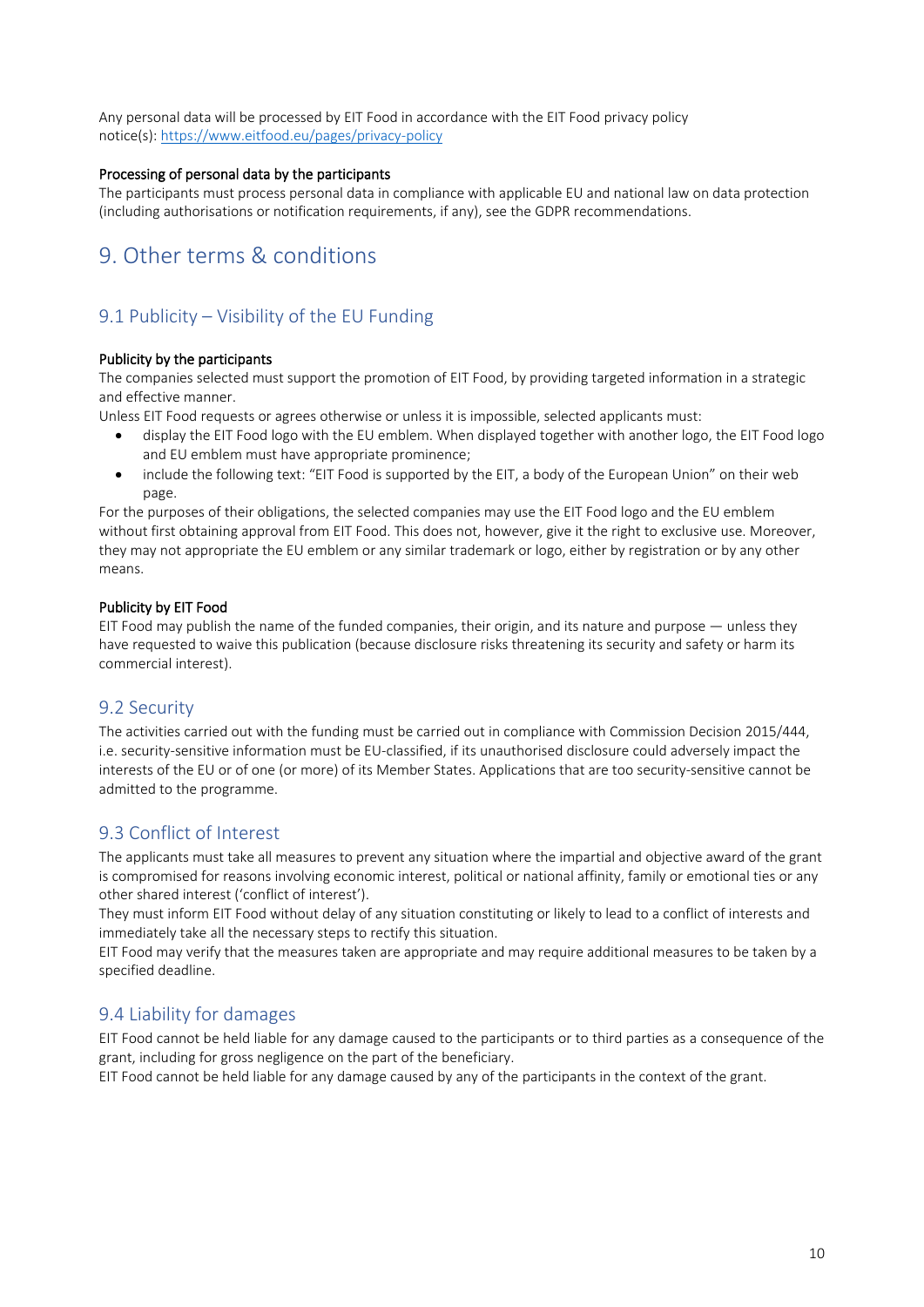### 9.5 Administrative sanctions

If a selected applicant has committed irregularities or fraud or has made false declarations as part of the application or if EIT Food finds a selected applicant is in serious breach of these Terms and Conditions, EIT Food may:

- exclude the participant from all future contracts, grants and contests financed from the EU or Euratom budget for a maximum of five years (or 10 years in case of repetition) and/or
- impose a financial penalty between 2% and 10% of the value of the grant (or between 4% and 20% in case of repetition).

### 9.6 Other conditions

- Applicants must meet the stated eligibility criteria and none of the exclusion criteria must apply to the applicant;
- The funding may only be used for activities outlined in the project plan and relevant to reach the project's objectives and cannot be used for pure basic research activities;
- EIT Food reserves the right to make reasonable amendments to these Terms and Conditions. Amendments and additions to these Terms and Conditions shall be valid if communicated in writing on the EIT Food website or otherwise made available to the applicants;
- These Terms and Conditions are governed by the laws of Belgium. Any disagreement or dispute which may arise in connection with these Terms and Conditions which cannot be settled amicably will be brought before the courts of Bruxelles, Belgium;
- To the maximum extent permitted by law, under no circumstances and under no legal theory whether in tort (including negligence) contract or otherwise shall EIT Food and the EIT Food partners involved in this activity be liable for any special indirect, punitive, incidental or consequential damages, including loss of profit.

# <span id="page-10-0"></span>10. How to get in touch

For more information regarding the EIT Food Impact Fund, please reach out to Carla Ibáñez at carla.ibanez@eitfood.eu

# <span id="page-10-1"></span>11. Q&A

#### GENERAL QUESTIONS

- What type of startups are we looking for? The funding is open to European food & agri startups and scaleups that meet the eligibility criteria and are linked to one or more of EIT Food's three segments (Launch, Accelerate or Scale) in the last 3 years prior the submission of the funding/investment proposal.
- What are the evaluation criteria and who will be making the assessment?

All the eligibility, exclusion and selection criteria are listed in the Terms & Conditions. The full evaluation process and required documentation, as well as the decision-making process, is outlined there as well. The evaluation is carried out by the investment team of EIT Food Business Creation, in collaboration with the Advisory Committee that includes independent external evaluators.

• How much money will EIT Food invest? EIT Food can provide funding between €100,000 and €300,000, in one or two tranches . The exact amount depends on the proposal of the applicant (the project plan and budget) that is reviewed and discussed during the evaluation process.

• Can EIT Food continue to invest during subsequent investment rounds? By default, EIT Food will not reserve- or commit funding for subsequent investment rounds (two tranches of an investment are not considered as separate rounds). Subsequent funding provided to an existing portfolio company is possible, but only after a positive review from our advisory committee.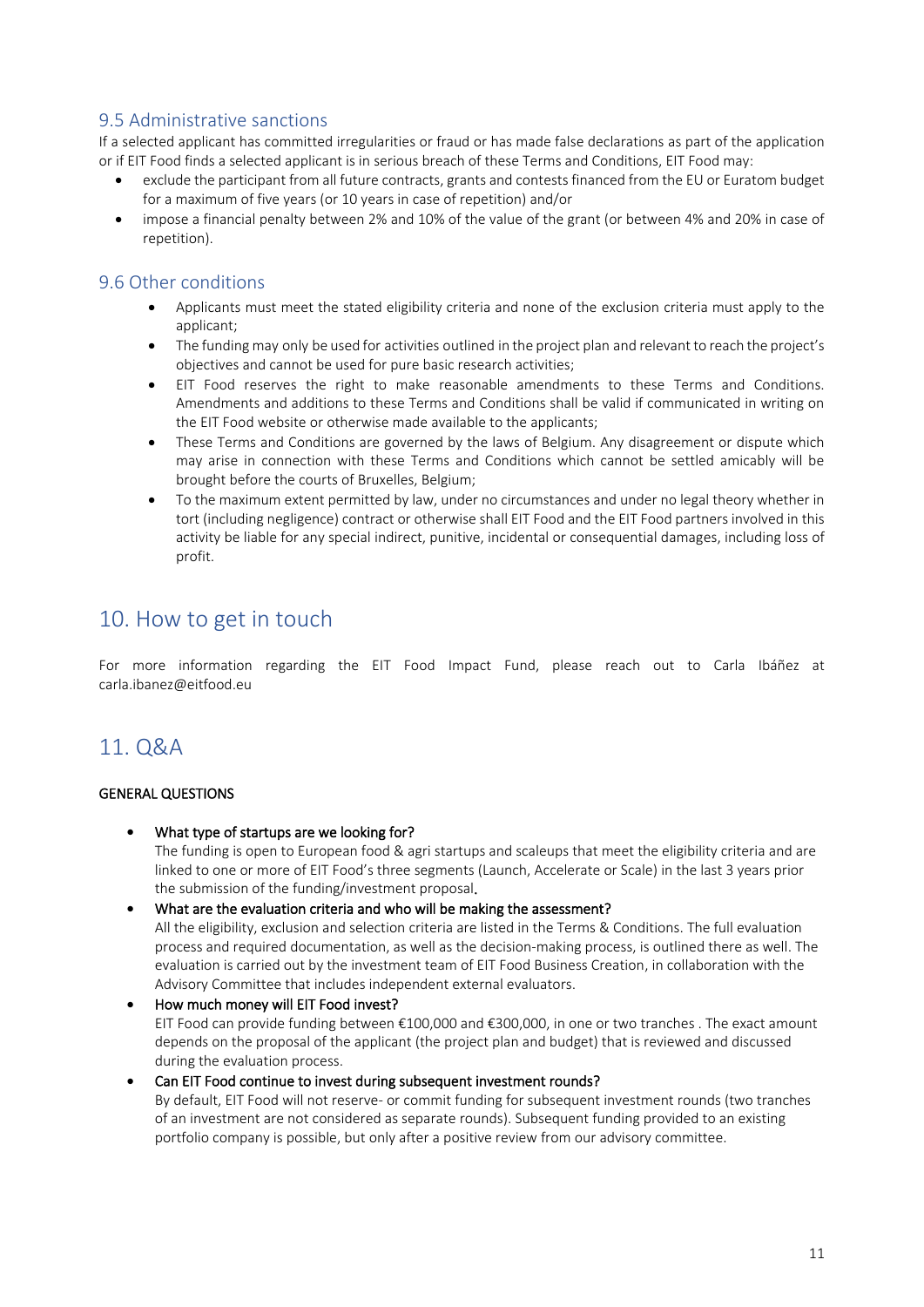#### • Does EIT Food require other investors (lead or co-investors) to participate in the funding round?

If the investment is structured as a SAFE (simple agreement for future equity), EIT Food does not require a lead investor, or other co-investors. On a case-by-case basis, EIT Food can decide to co-invest in an ongoing equity investment round. In such case, EIT Food does require a lead investor in the round. This will be discussed on a case-by-case basis.

#### • How will EIT Food continue working with and add value to startups it has invested in?

EIT Food selects startups that align with its mission and focus areas. EIT Food will support portfolio companies as much as possible to achieve their impact and economic objectives. Through a single point of contact (which can be the Board Observer – see below), EIT Food will provide access to its network of corporate partners, investors community, peers and several events organized throughout the year. They will enable (pilot) projects with (launching) customers, subsequent investments, and overall company development. Beyond such matchmaking, EIT Food will actively work with the team to strengthen their "partnership-readiness", both to engage in collaborations with industry, as well as to be in a strong position to raise subsequent investments.

### • Will EIT Food appoint a board member? EIT Food will not appoint a board member (i.e. board director). On a case-by-case basis (depending on e.g., the size of the investment), EIT Food can decide to appoint a non-voting Board Observer. Such Board Observer will be the SPOC and actively support the management of the startup.

• What does the reporting look like? Please see the Reporting chapter in this Terms & Conditions document. EIT Food will work with the founders to streamline the reporting process and turn this process into a value-added activity, while still meeting all reporting obligations.

#### Is the funding considered as public or private funding?

This assessment must always be made by the reviewing party. We would consider this as public funding, as the source of the funding is  $EIT - a$  body of the European Union.

#### CRITERIA

• I already got selected to another EIT Food program (e.g. SeedBed or Food Accelerator Network). Can I still apply for the EIT Food Impact Fund?

Yes, the EIT Food Impact Fund is open to any startup that meets the eligibility criteria. Please review the Terms & Conditions.

• Can I apply for funding from the EIT Food Impact Fund if I am still being evaluated for another of the EIT Food programs (e.g. SeedBed, EIT FAN, RisingFoodStars)?

If you have not yet (previously) been selected into one of the EIT Food Business Creation programs, then you are not eligible for funding from the EIT Food Impact Fund. If you have previously joined one such program (e.g. SeedBed) and are now applying for another (e.g. EIT FAN), then you are already eligible, even before being accepted into EIT FAN. Also, EIT Food holds the possibility to organize an external call for applications, but this is not currently foreseen.

- I already raised an investment round prior to applying for the EIT Food Impact Fund. Can I still apply? Yes, you can. If you are preparing for a subsequent investment round and meet the other eligibility criteria, you are welcome to apply.
- I'm applying for EIC Accelerator. Can I still apply here as well? Yes. You can simply not use this funding as co-financing to any other (EU or other) funding or grant for this specific project.
- Can we apply if our market is outside the EU? Yes. What matters is where your venture (the legal entity applying for funding from the EIT Food Impact Fund) is based. This must be in an eligible country.

#### ELIGIBLE COSTS AND SPENDING

Can startups use this money to pay staff wages? Yes. The funding must be spent according to the Cost Eligibility criteria in the Terms & Conditions. The funding must be spent on innovation activities, which may include wages as long as the wages are directly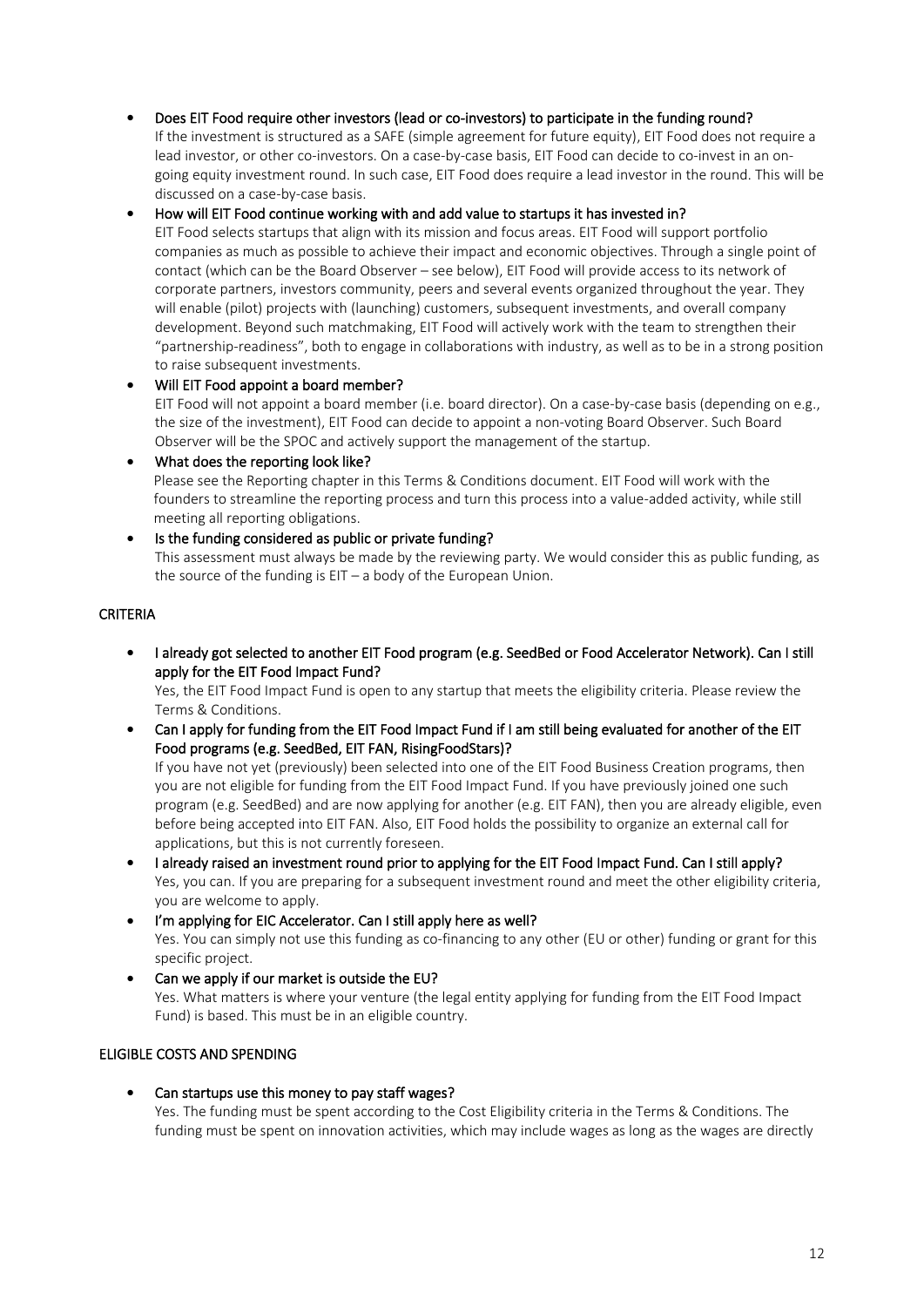connected to work performed on innovation activities (e.g., R&D, product development, or market reconnaissance for specific products or services under development). Full cost eligibility guidelines will be shared with applicants during the evaluation process.

- Can I use the funding for CAPEX (Capital Expenditures)? Unfortunately, the funding cannot be spent on CAPEX – investments in assets that depreciate over a period longer than the funding period. Full cost eligibility guidelines will be shared with applicants during the evaluation process.
- Can I co-finance other EU grants from this funding? No, this funding can only be used for eligible innovation activities. Please review the Terms & Conditions for the cost eligibility criteria.

### TIMELINE AND APPLICATION/SELECTION PROCESS

• Evaluation and selection procedure. How long does the evaluation take, which kind of information will be requested?

Please reference the Evaluation Process in this Terms & Conditions document.

- How do you deal with potential conflict of interests and confidentiality when reviewing our material? All measures to avoid conflict of interest will be taken and discussed. EIT Food Business Creation with external support where needed, and in close cooperation with the founders of the applying venture. Strict confidentiality will be applied following the Terms & Conditions.
- When will it be announced which startups have been selected? Announcements are scheduled to take place<sub>7</sub> on a case-by-case basis. For an overview of the process and timelines, please reference the Evaluation Process, and the Key Dates in this Terms & Conditions document.

#### • Do I have to include this funding in my financial statements?

No, the financial statements should not assume you succeed in attracting this funding. Of course, your financial statements (mainly the cashflow statement) should reflect the need for funding. That also applies to subsequent investment rounds, which should be foreseen in the financial statements/information.

#### The SAFE

• Why do you apply a SAFE?

The reason of choosing the SAFE, is because this this instrument minimizes the costs and time required for founders and EIT Food in completing the transaction. As the SAFE converts in a follow-on investment, the main terms of an investment are determined during that round.

- What kind of SAFE do you use? We use a post-money SAFE.
- What are the terms of the SAFE? Can you share a template?

Please review the Terms & Conditions for the key terms of the SAFE. If your startup is selected to enter phase 2 of the evaluation process (due diligence), then the SAFE will be discussed with you in more detail. After positive outcome of the due diligence, a SAFE term sheet will be shared with you, outlining all the proposed terms of the SAFE.

- If there is no investment round, will there still be a conversion? If after 5 years there has not been a qualified equity financing then the SAFE will automatically convert based on the valuation cap.
- Can the Qualified Equity Financing also be a convertible loan round? No, it must be an equity investment round setting a valuation.
- What legal entity will be listed on the cap table? EIT Food ivzw.
- Does a safe holder have a choice about converting a safe in an Equity Financing? No, the conversion of a safe in an Equity Financing is automatic and the safe then terminates. A safe is intended to turn safe holders into stockholders.
- How should I account for the SAFE in my balance sheet?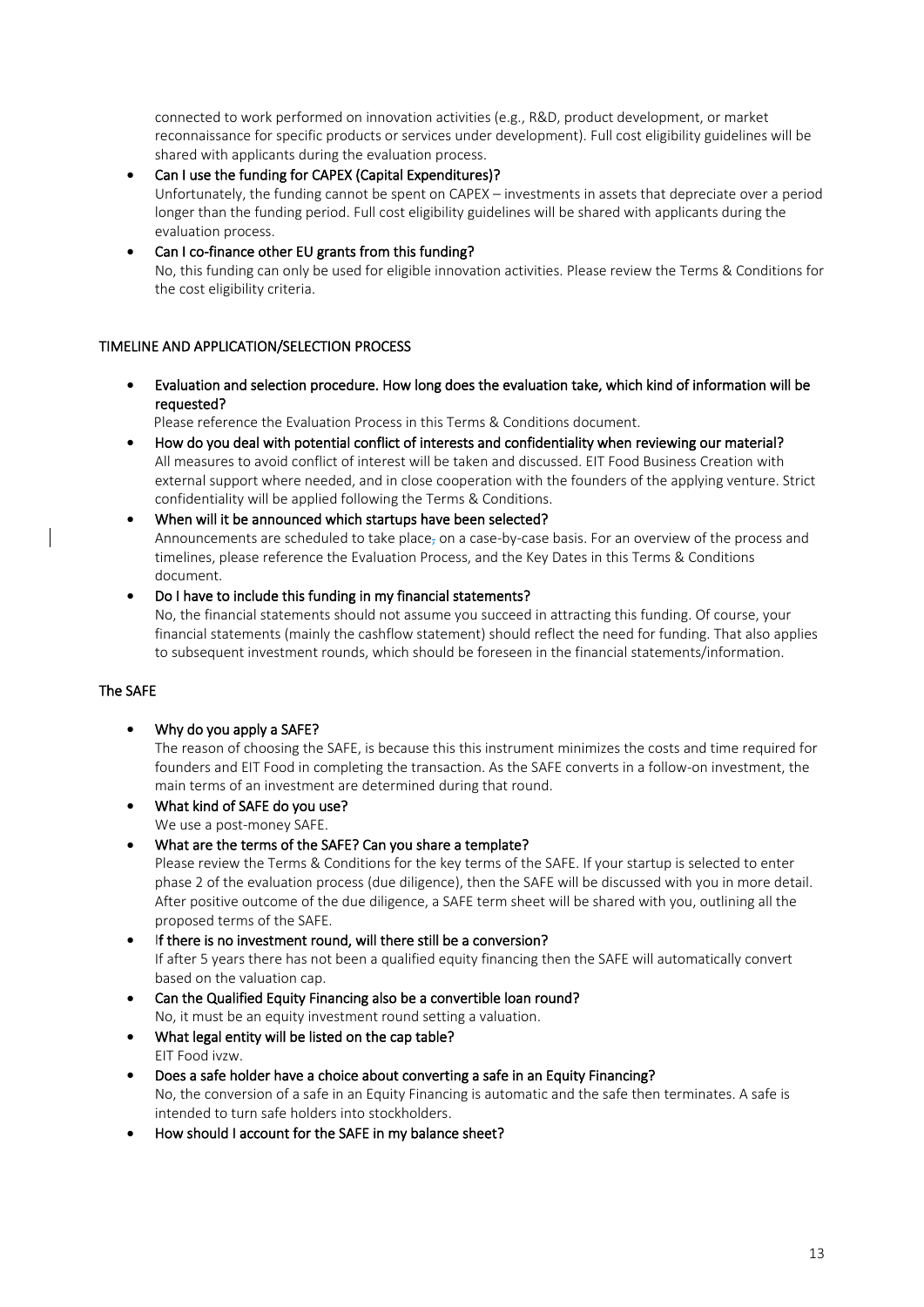The SAFE is a kind of indebtedness; thus, it should be accounted as a liability.

• What corporate governance requirements do we have, to implement the SAFE? The company's board of directors must formally consent to the issuance of the safes at a meeting or in a written consent before the company issues any safes. If there are existing shares of preferred stock outstanding, the company will also need to either (1) amend the company's certificate of incorporation to clarify that the safes are on par with the existing preferred stock in terms of liquidation prior.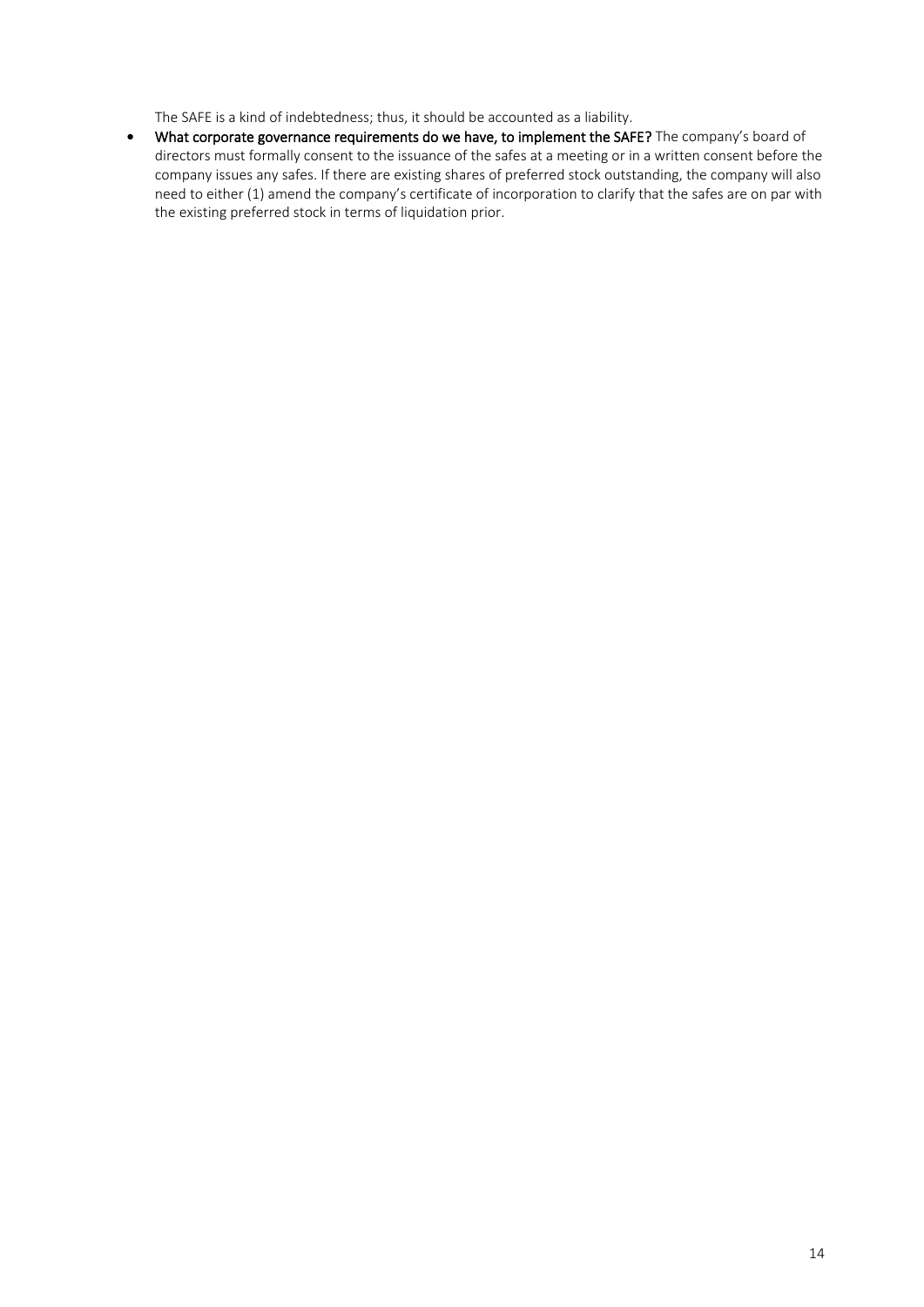# <span id="page-14-0"></span>Annex I

### EIT's Focus Areas

- 1. Alternative Proteins: developing new/alternative protein sources through efficient and sustainable production and processing methods to yield high quality, safe, healthy, and sustainable products or ingredients for food and feed.
- 2. Sustainable Agriculture: helping increase crop and livestock productivity in a sustainable way to reduce the impact of food production on the environment and meet the growing food demand due to population growth.
- 3. Targeted Nutrition: adapting what we eat to traits such as age, gender, genetic make-up, microbiome features and disease state, and considering parameters such as lifestyle, allergies, food intolerances to promote, maintain or regain general wellness during every life-stage.
- 4. Sustainable Aquaculture: activities to drive the transition to sustainable practices in the farming of animals (including crustaceans, finifish and molluscs) and plants (including seaweeds and freshwater macrophytes) in both inland (freshwater) and coastal (brackish water, seawater) areas.
- 5. Digital Traceability: improving the safety, efficiency and sustainability of food and increase consumer trust, as well as contributing towards the digital transformation of the food system.
- 6. Circular Food systems: facilitating a shift from the current linear model (make, use, dispose) to a circular food system, implying the reuse of resources, reduction and (re)-utilisation of side and waste streams to prevent food loss and waste and to allow nutrient recycling and reduction in GHG emissions as well as water and land use.